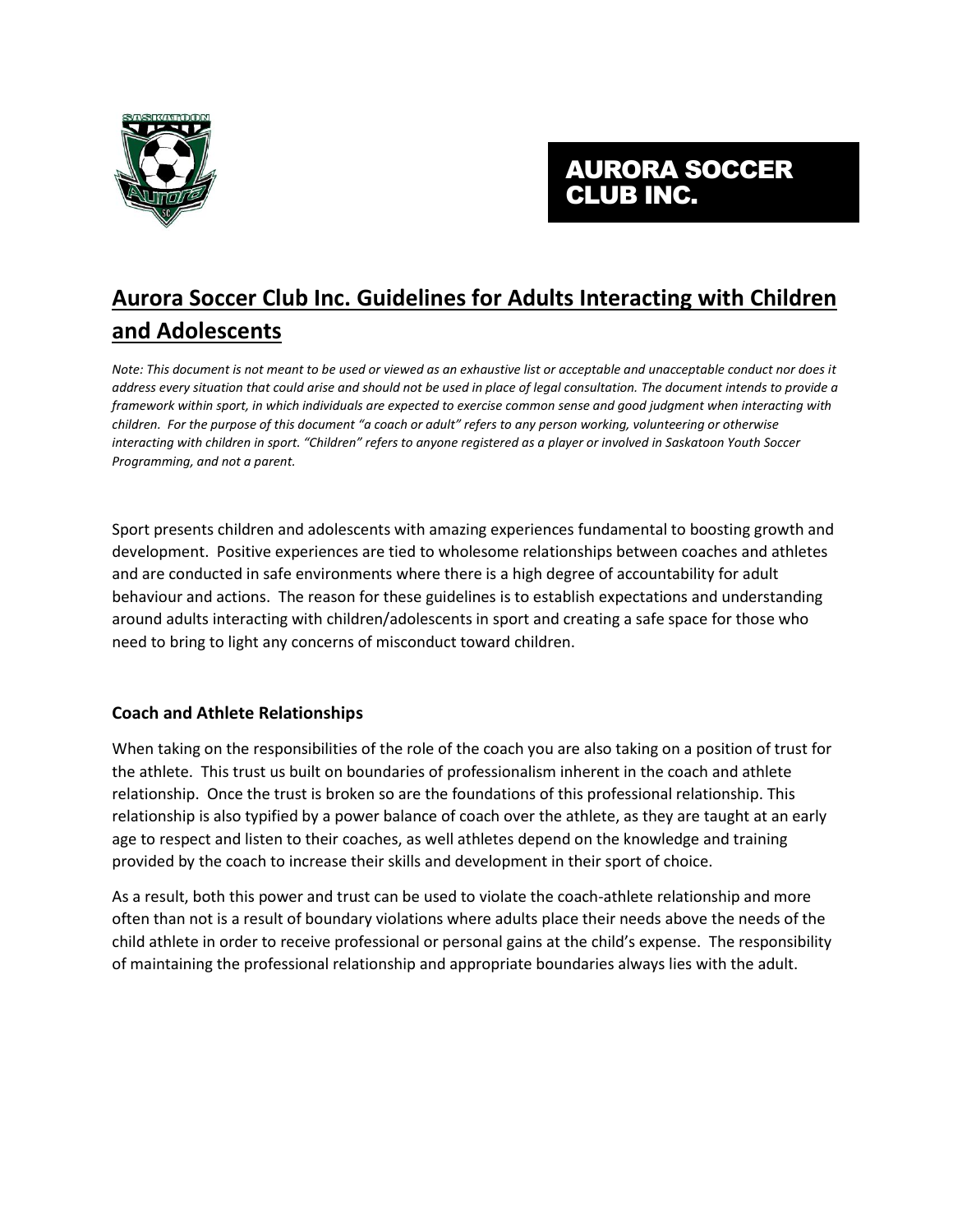

#### **Age of Protection in Canada**

The age of protection (also called the age of consent) is the age at which a young person can legally consent to sexual activity. The age of protection in Canada is generally 16 years old, but the Criminal Code increases that age to 18 in the context of certain relationships. If the child is:

| Under 12 years old | No person can engage in sexual activity with the child under any circumstance.                                                                |
|--------------------|-----------------------------------------------------------------------------------------------------------------------------------------------|
| 12 or 13 years old | The age difference must be LESS THAN 2 years AND the relative positions of the parties<br>must be such that a child is able to give consent.* |
| 14 or 15 years old | The age difference must be LESS THAN 5 years AND the relative positions of the parties<br>must be such that a child is able to give consent.* |
| 16 or 17 years old | The relative positions of the parties must be such that a child is able to give consent.*                                                     |

\* For all children aged 12-17: If the other person is in a position of trust or authority over the child (e.g., a coach, teacher, etc.), the child is dependent on the other person or the relationship is exploitative of the child, the child is NOT able to give consent, making sexual activity in the context of such relationships illegal. In these situations, only a person aged 18 or older is capable of consent. The increased age takes into account the inherent vulnerability of the child and is meant to protect the child in situations that involve a power or other imbalance.

## **Roles of Parents and Coaches**

In instances where it appears that a coach-athlete relationship seems to have been broken, it can be a hard to process and respond to this situation. However, reporting any suspected inappropriate behaviour creates accountability whereby appropriate actions can be implemented to restore and reestablish expectations. Parents and coaches who have any concerns should speak to SYSI and the zone organization as outlined in the SYSI Abuse and Safety Policy. Regular age-appropriate discussions around personal safety and boundary-breaking behaviour with children, should be conducted regularly by parents and coaches. Some examples of topics to discuss would be:

- Qualities and attributes of a healthy relationship
- Personal boundaries and their importance
- Where and who to bring concerns to and how to get help

For these topics and more, please visit: [kidsintheknow.ca/safetysheets.](file:///C:/Users/Kevin/Documents/Aurora%20Soccer/Club%20Licensing/Club%20LIcensing/kidsintheknow.ca/safetysheets) Any concerns about any sexual images that have been shared, please visit: [Cybertip.ca.](file:///C:/Users/Kevin/Documents/Aurora%20Soccer/Club%20Licensing/Club%20LIcensing/Cybertip.ca) As well, for more information around reporting inappropriate conduct and child sexual abuse you can visit: [commit2kids.ca/safesport.](file:///C:/Users/Kevin/Documents/Aurora%20Soccer/Club%20Licensing/Club%20LIcensing/commit2kids.ca/safesport)

### **Example of Behaviour: Appropriate and Inappropriate**

Individuals working or volunteering in sport are expected to model behaviour that upholds public confidence and enhances healthy relationships with children and families. Again, the example show below are not meant to be exhaustive, but illustrative.

Examples of appropriate behaviour in coach-athlete relationships:

- Use of respectful language, tone and attitude towards others
- Be respectful of personal, emotional and physical boundaries
- Respond to children to their needs and not the adult's